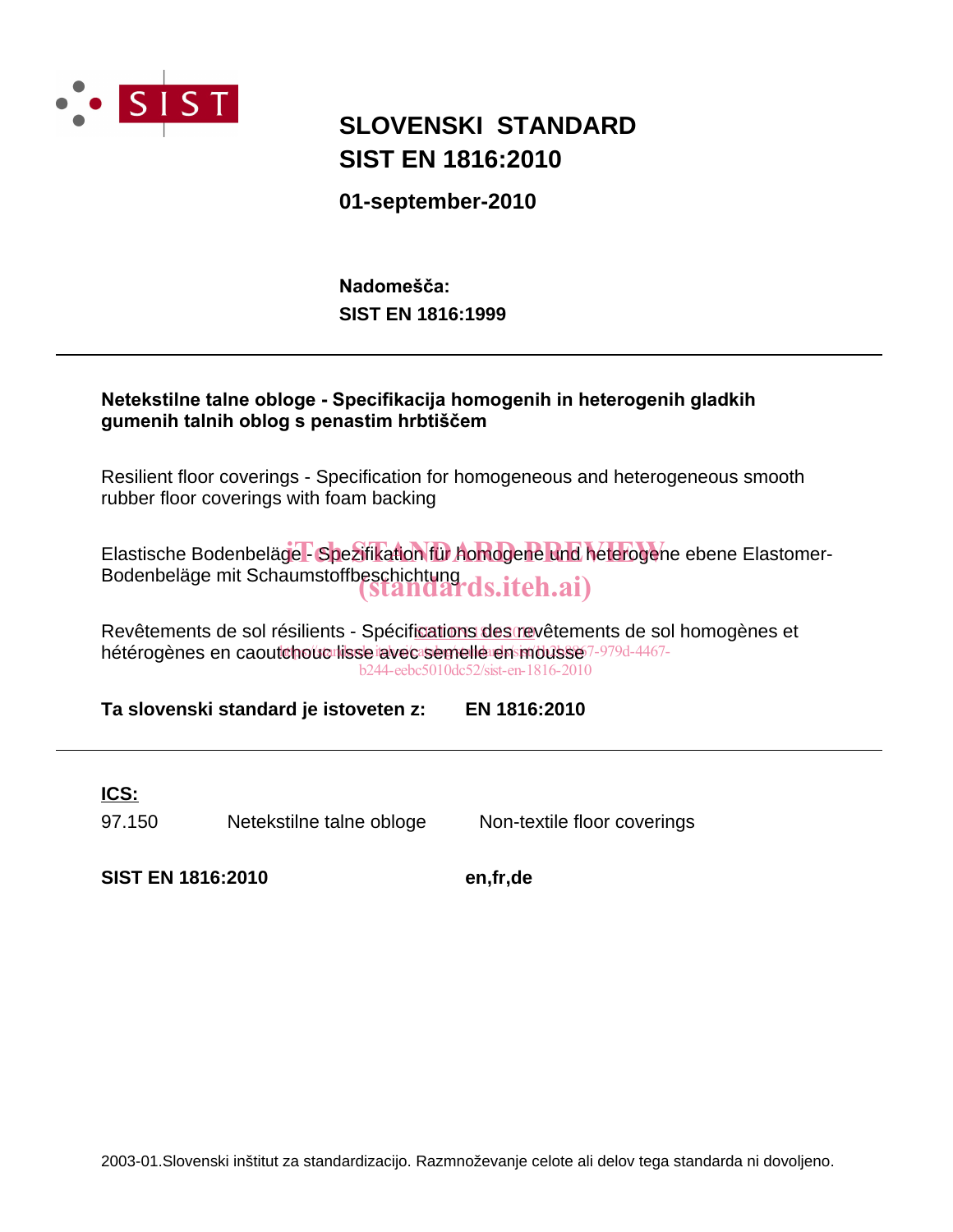

# iTeh STANDARD PREVIEW (standards.iteh.ai)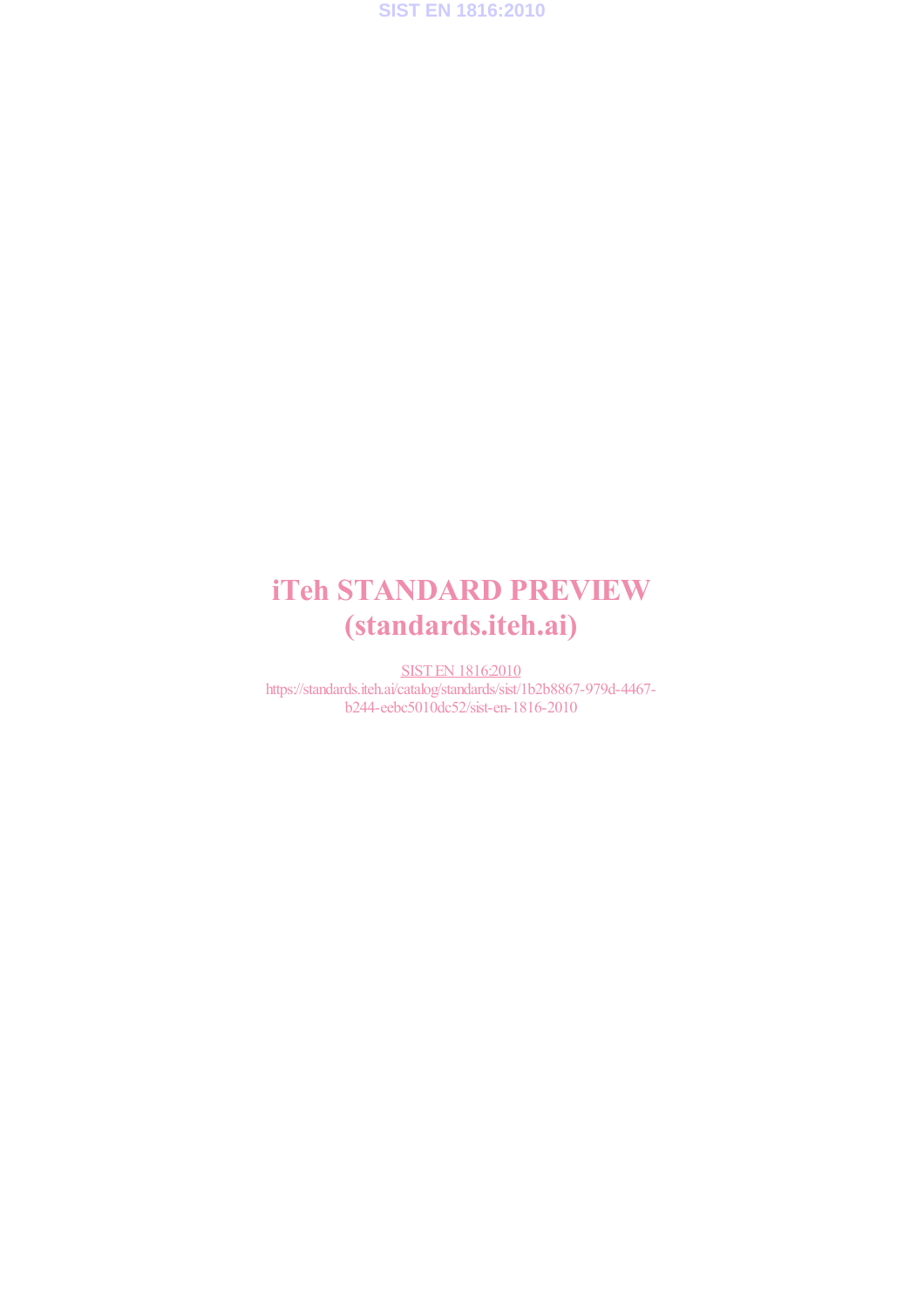#### **SIST EN 1816:2010**

# EUROPEAN STANDARD NORME EUROPÉENNE EUROPÄISCHE NORM

# **EN 1816**

June 2010

ICS 97.150 Supersedes EN 1816:1998

English Version

## Resilient floor coverings - Specification for homogeneous and heterogeneous smooth rubber floor coverings with foam backing

Revêtements de sol résilients - Spécifications des revêtements de sol homogènes et hétérogènes en caoutchouc lisse avec semelle en mousse

 Elastische Bodenbeläge - Spezifikation für homogene und heterogene ebene Elastomer-Bodenbeläge mit Schaumstoffbeschichtung

This European Standard was approved by CEN on 20 May 2010.

CEN members are bound to comply with the CEN/CENELEC Internal Regulations which stipulate the conditions for giving this European Standard the status of a national standard without any alteration. Up-to-date lists and bibliographical references concerning such national standards may be obtained on application to the CEN Management Centre or to any CEN member.

This European Standard exists in three official versions (English, French, German). A version in any other language made by translation under the responsibility of a CEN member into its own language and notified to the CEN Management Centre has the same status as the official versions. official versions.

CEN members are the national standards **bodies of Austria, Belgium, Bulgaria, Cro**atia, Cyprus, Czech Republic, Denmark, Estonia,<br>Finland, France, Cermany, Croose, Hungary, Joeland, Ireland, Italy, Labyja, Lithuania, Luxem Finland, France, Germany, Greece, Hungary, Iceland, Ireland, Italy, Latvia, Lithuania, Luxembourg, Malta, Netherlands, Norway, Poland, Portugal, Romania, Slovakia, Slovenia, Spain, Sweden, Switzerland and United Kingdom. SIST EN 1816:2010

> https://standards.iteh.ai/catalog/standards/sist/1b2b8867-979d-4467 b244-eebc5010dc52/sist-en-1816-2010



EUROPEAN COMMITTEE FOR STANDARDIZATION COMITÉ EUROPÉEN DE NORMALISATION EUROPÄISCHES KOMITEE FÜR NORMUNG

**Management Centre: Avenue Marnix 17, B-1000 Brussels** 

© 2010 CEN All rights of exploitation in any form and by any means reserved worldwide for CEN national Members.

Ref. No. EN 1816:2010: E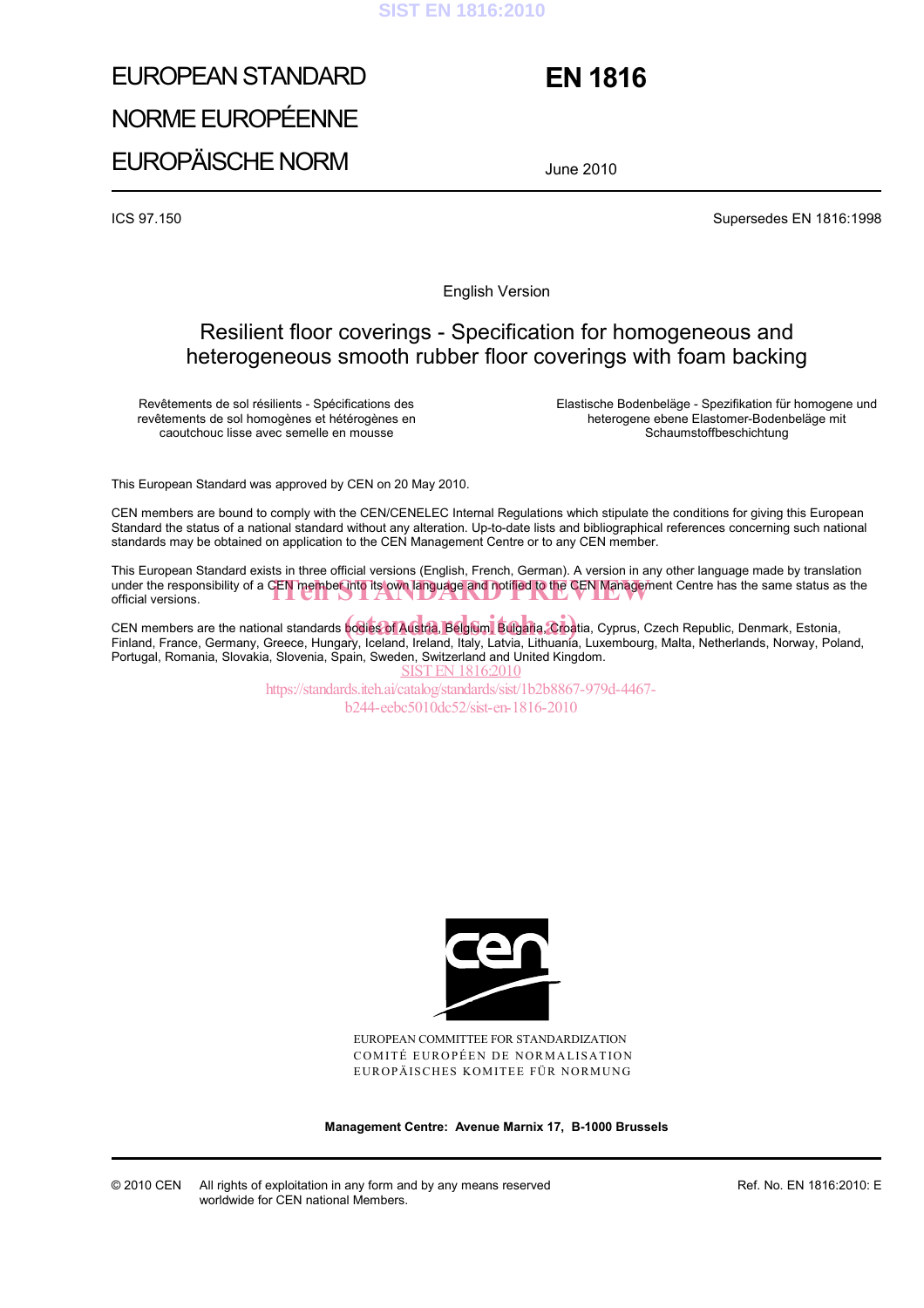#### **SIST EN 1816:2010**

### EN 1816:2010 (E)

# **Contents**

| $1 \quad \blacksquare$ |  |  |  |  |
|------------------------|--|--|--|--|
| $\overline{2}$         |  |  |  |  |
| $3^{\circ}$            |  |  |  |  |
| $\overline{4}$         |  |  |  |  |
| $5^{\circ}$            |  |  |  |  |
| $6\overline{6}$        |  |  |  |  |
|                        |  |  |  |  |
|                        |  |  |  |  |

# **iTeh STANDARD PREVIEW** (standards.iteh.ai)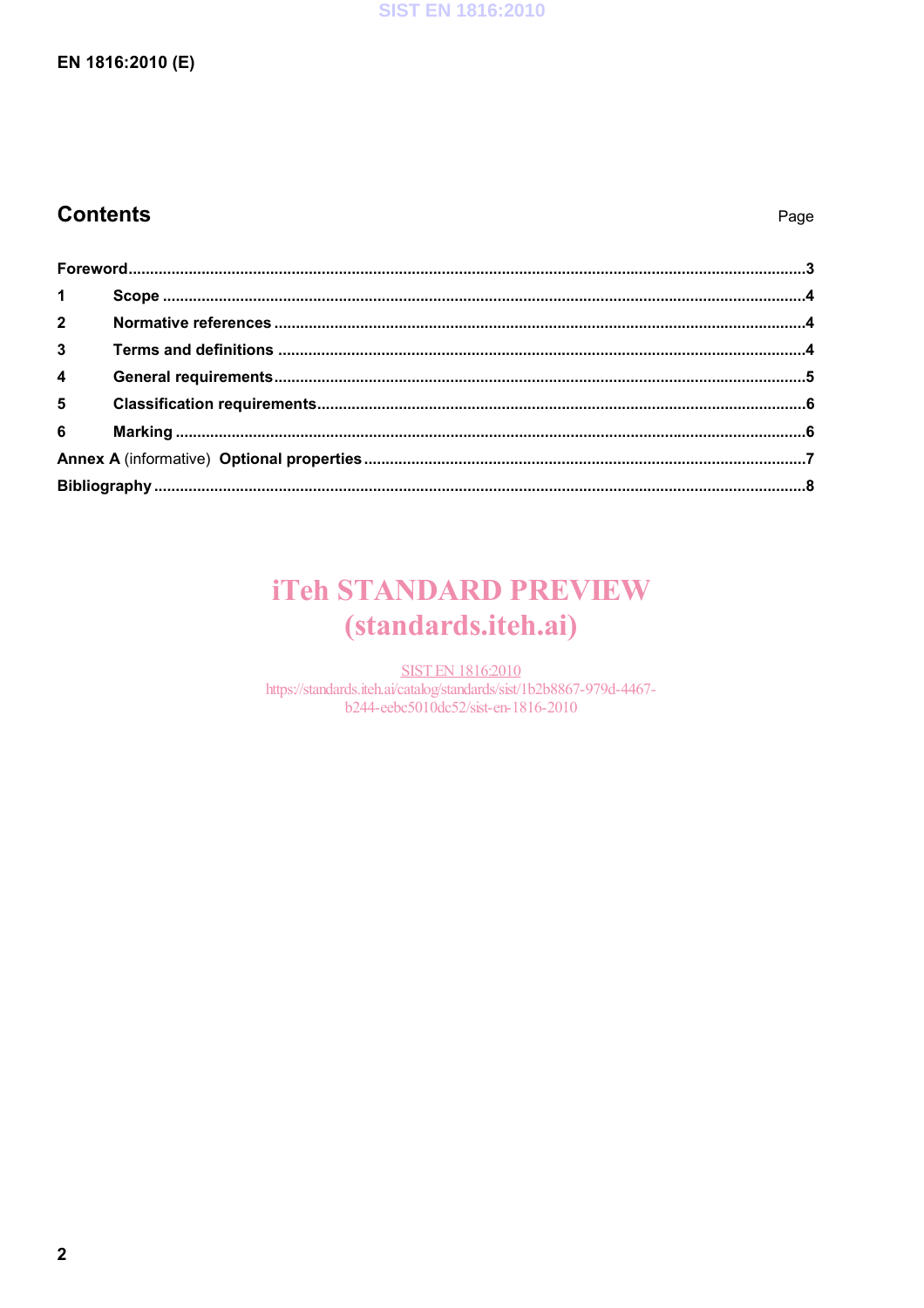## **Foreword**

This document (EN 1816:2010) has been prepared by Technical Committee CEN/TC 134 "Resilient, textile and laminate coverings", the secretariat of which is held by BSI.

This European Standard shall be given the status of a national standard, either by publication of an identical text or by endorsement, at the latest by December 2010, and conflicting national standards shall be withdrawn at the latest by December 2010.

Attention is drawn to the possibility that some of the elements of this document may be the subject of patent rights. CEN [and/or CENELEC] shall not be held responsible for identifying any or all such patent rights.

This document supersedes EN 1816:1998.

According to the CEN/CENELEC Internal Regulations, the national standards organizations of the following countries are bound to implement this European Standard: Austria, Belgium, Bulgaria, Croatia, Cyprus, Czech Republic, Denmark, Estonia, Finland, France, Germany, Greece, Hungary, Iceland, Ireland, Italy, Latvia, Lithuania, Luxembourg, Malta, Netherlands, Norway, Poland, Portugal, Romania, Slovakia, Slovenia, Spain, Sweden, Switzerland and the United Kingdom.

# iTeh STANDARD PREVIEW (standards.iteh.ai)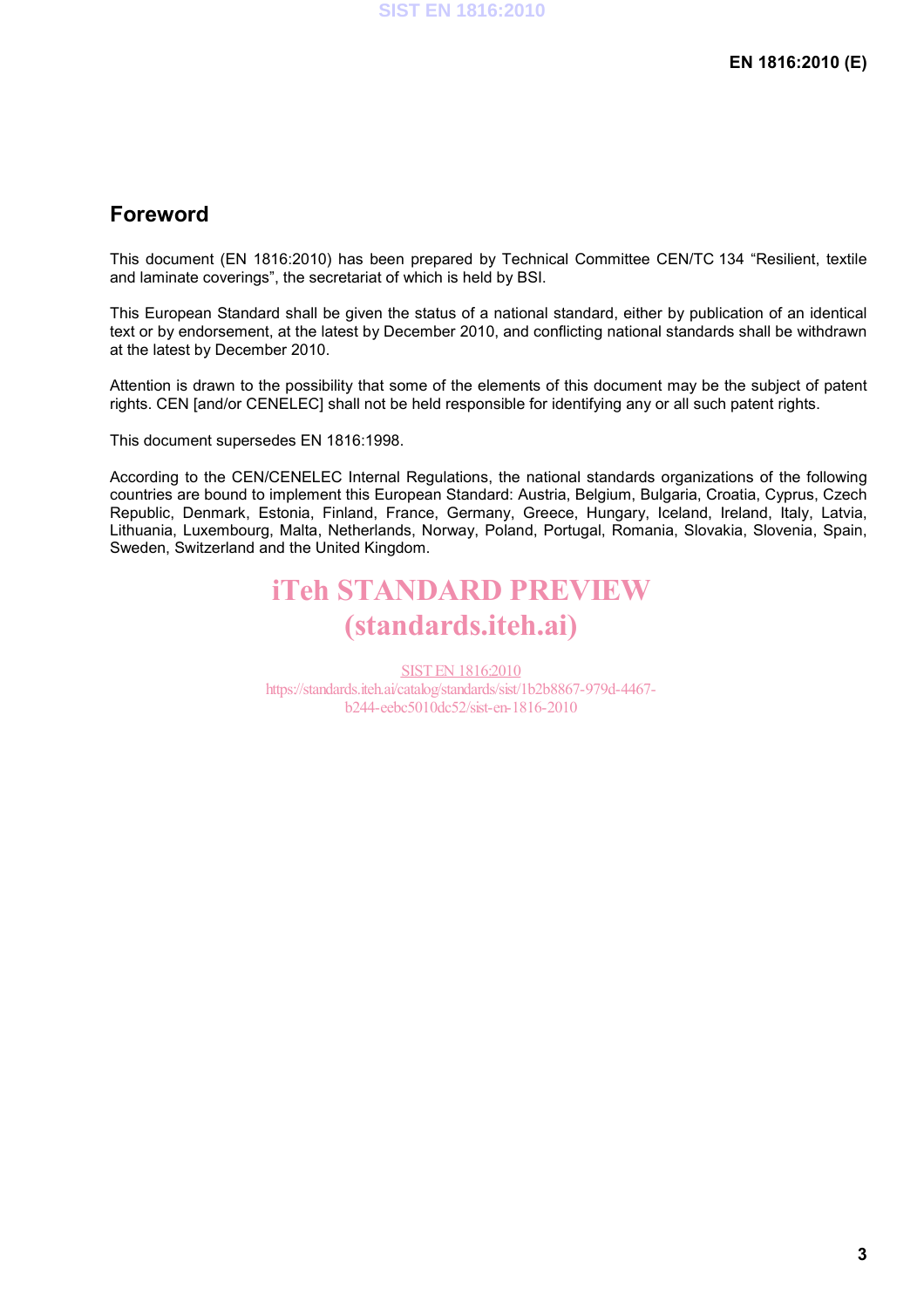#### **1 Scope**

This European Standard specifies the characteristics of homogeneous and heterogeneous smooth (including grained or embossed) rubber floor coverings with foam backing, supplied in roll or in tile form.

This European Standard includes a classification system based on intensity of use, which shows where these resilient floor coverings should give satisfactory service (see EN 685). It also specifies requirements for marking.

#### **2 Normative references**

The following referenced documents are indispensable for the application of this document. For dated references, only the edition cited applies. For undated references, the latest edition of the referenced document (including any amendments) applies.

EN 425, *Resilient and laminate floor coverings – Castor chair test* 

EN 426, *Resilient floor coverings – Determination of width, length, straightness and flatness of sheet material* 

EN 427, *Resilient floor coverings – Determination of the side length, squareness and straightness of tiles*

EN 428, *Resilient floor coverings – Determination of overall thickness*

EN 429, *Resilient floor coverings – Determination of the thickness of layers* 

EN 431, *Resilient floor coverings – Determination of peel resistance* (standards.iteh.ai)

EN 433, *Resilient floor coverings – Determination ef residual indentation after static loading* https://standards.iteh.ai/catalog/standards/sist/1b2b8867-979d-4467-

EN 434, *Resilient floor coverings – Determination of dimensional stability and curling after exposure to heat* 

EN 435, *Resilient floor coverings – Determination of flexibility*

EN 685, *Resilient floor coverings – Classification*

EN 12466:1998, *Resilient floor coverings – Vocabulary*

EN ISO 105-B02:1999, *Textiles – Tests for colour fastness – Part B02: Colour fastness to artificial light: Xenon arc fading lamp test (ISO 105-B02:1994, including amendment 1:1998)*

ISO 4649:2002, *Rubber, vulcanized or thermoplastic – Determination of abrasion resistance using a rotating cylindrical drum device*

ISO 7619:2004 (all parts), *Rubber, vulcanized or thermoplastic – Determination of indentation hardness*

#### **3 Terms and definitions**

For the purposes of this document, the terms and definitions given in EN 12466:1998 and the following apply.

#### **3.1**

#### **homogeneous rubber floor covering**

floor covering based on natural or synthetic rubber with one or more layers of the same composition and colour, patterned throughout its thickness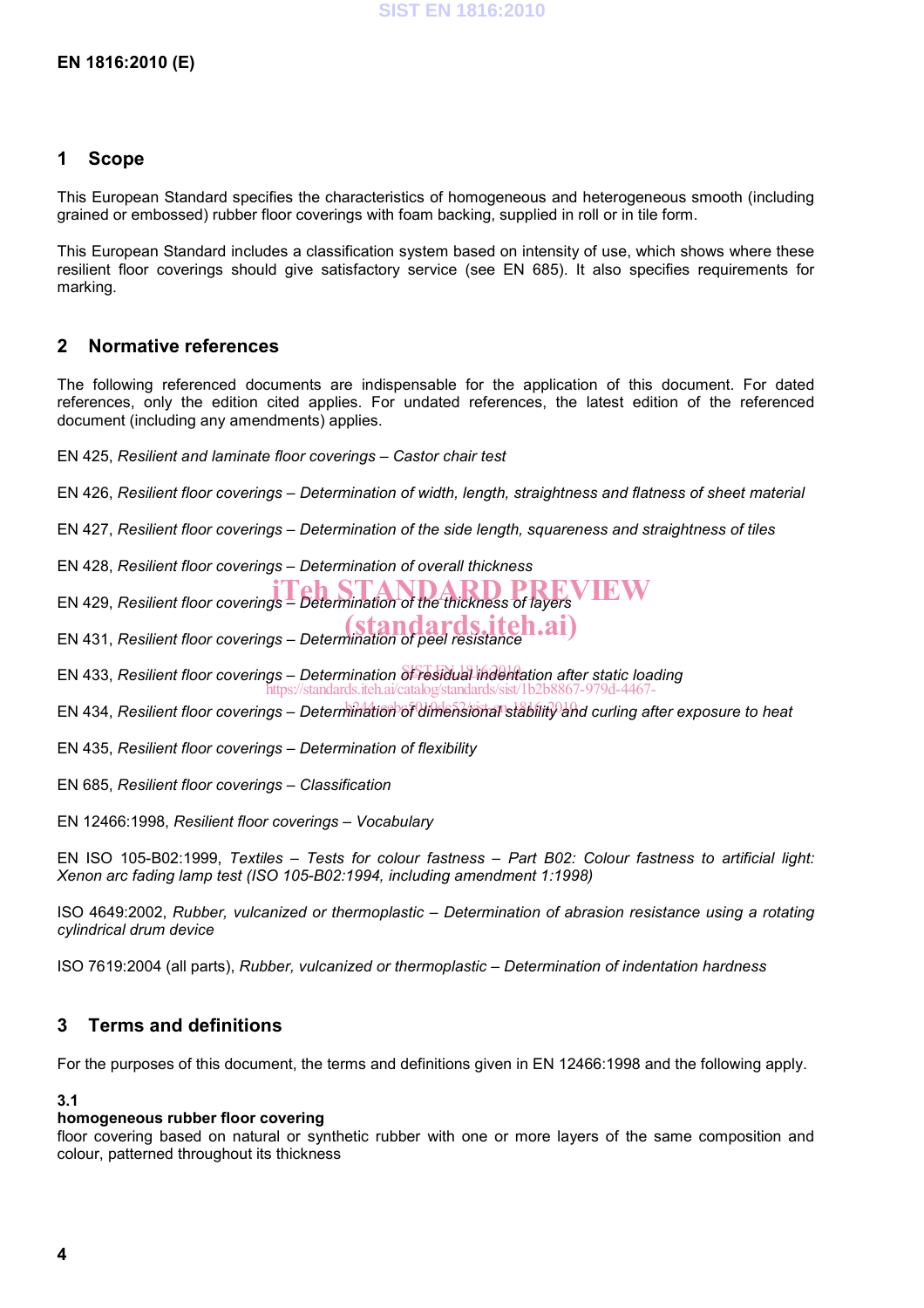#### **3.2**

#### **heterogeneous rubber floor covering**

floor covering based on natural or synthetic rubber consisting of a wear layer and other compact layers which differ in composition and/or design and can contain a reinforcement

### **4 General requirements**

All homogeneous and heterogeneous smooth rubber floor coverings with foam backing shall conform to the appropriate general requirements specified in Table 1, when tested in accordance with the test methods given therein.

| <b>Property</b>                                                                                                                                                    | <b>Requirements</b>                                       | <b>Test method</b>                                       |  |  |  |  |  |
|--------------------------------------------------------------------------------------------------------------------------------------------------------------------|-----------------------------------------------------------|----------------------------------------------------------|--|--|--|--|--|
| Roll form:                                                                                                                                                         |                                                           | <b>EN 426</b>                                            |  |  |  |  |  |
| length<br>width                                                                                                                                                    | not less than the stated<br>nominal values                |                                                          |  |  |  |  |  |
| Tiles:                                                                                                                                                             |                                                           | <b>EN 427</b>                                            |  |  |  |  |  |
| side length                                                                                                                                                        | tolerance allowed:<br>$\pm$ 0,15 % of nominal length      |                                                          |  |  |  |  |  |
| squareness and straightness<br>for side of length:                                                                                                                 | tolerance allowed: <b>PRE</b> N<br>$\pm$ 0,25 mm          |                                                          |  |  |  |  |  |
| $\leq 610$ mm<br>( Si                                                                                                                                              | andards.iteh.ai)                                          |                                                          |  |  |  |  |  |
| $>610$ mm                                                                                                                                                          |                                                           |                                                          |  |  |  |  |  |
| Dimensional stability//standards.ite                                                                                                                               | tolerance allowed ±0.4%867-97                             | EN.434                                                   |  |  |  |  |  |
| Thickness of foam backing                                                                                                                                          | not less than the stated-2010<br>nominal value            | <b>EN 429</b>                                            |  |  |  |  |  |
| Flexibility:                                                                                                                                                       |                                                           | EN 435 Method A                                          |  |  |  |  |  |
| diameter of mandrel 20 mm                                                                                                                                          | no cracking                                               |                                                          |  |  |  |  |  |
| Hardness of wear layer                                                                                                                                             | $\geq$ 75 Shore A                                         | ISO 7619:2004                                            |  |  |  |  |  |
| Residual indentation (after<br>static loading)                                                                                                                     | average value $\leq 0.25$ mm                              | <b>EN 433</b>                                            |  |  |  |  |  |
| Peel resistance                                                                                                                                                    | average value $\leq$ 50 N/50 mm<br>or rupture in the foam | <b>EN 431</b>                                            |  |  |  |  |  |
| Abrasion resistance of wear<br>layer                                                                                                                               | $\leq$ 250 mm <sup>3</sup>                                | ISO 4649:2002 Method A,<br>vertical load $(5 \pm 0,1)$ N |  |  |  |  |  |
| Colour fastness to artificial<br>light <sup>a</sup>                                                                                                                | 6 minimum on blue wool scale<br>$\geq$ 3 on grey scale    | EN ISO 105-B02:1999 Method<br>3                          |  |  |  |  |  |
| а<br>Expose a full size test specimen. Store a further test specimen in the dark, which will constitute the reference<br>standard for assessment of colour change. |                                                           |                                                          |  |  |  |  |  |

#### **Table 1 — General requirements**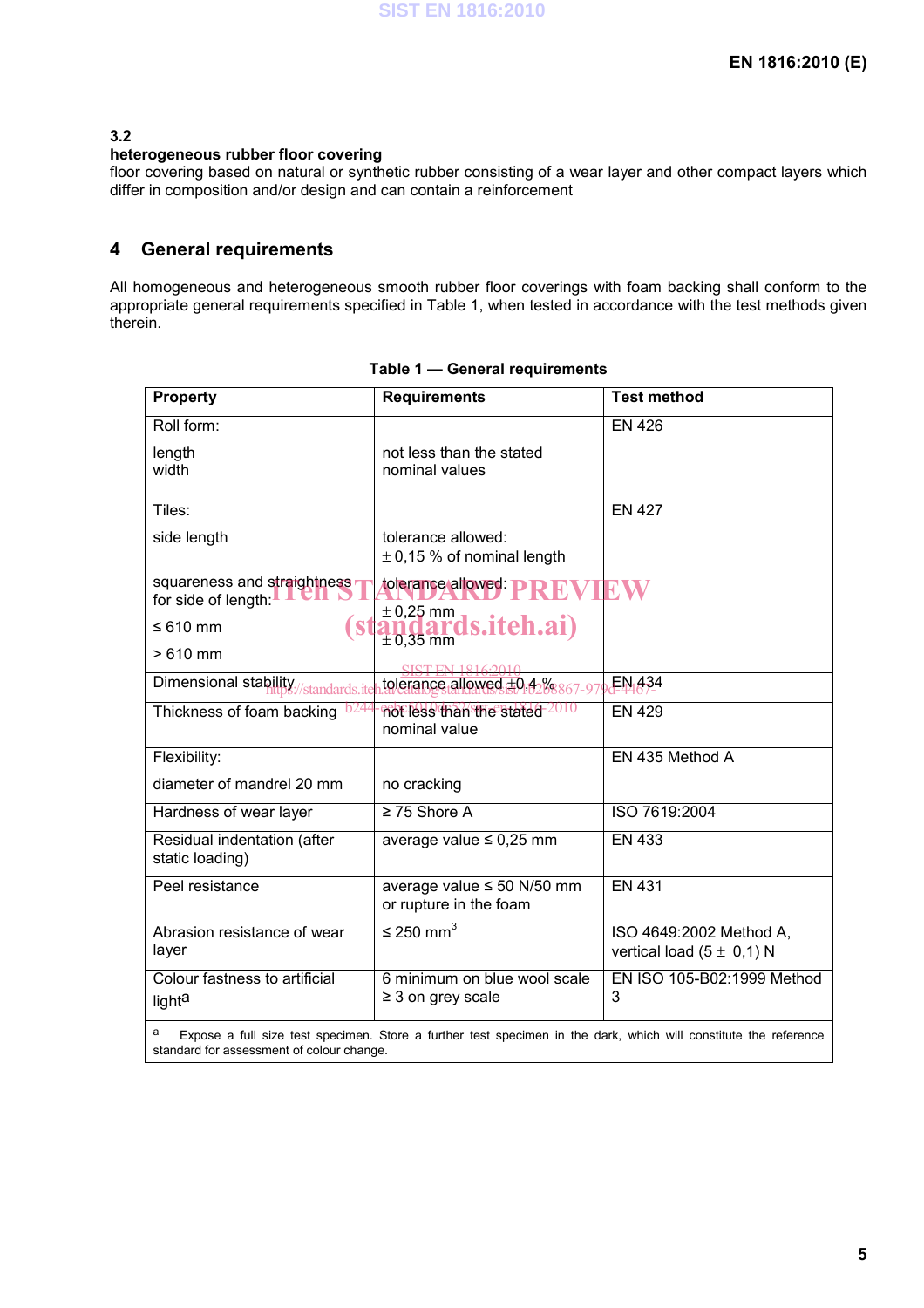### **5 Classification requirements**

All the homogeneous and heterogeneous smooth rubber floor coverings with foam backing shall be classified in accordance with the requirements for overall thickness and the wear layer thickness specified in Table 2, when tested in accordance with the test methods given therein.

| <b>Class</b><br>(see EN 685) | Level of use                           | <b>Minimum</b><br>overall<br>thickness <sup>a</sup><br>(homogeneous<br>and<br>heterogeneous)<br>mm                      | <b>Minimum</b><br>thickness of<br>wear layer <sup>b</sup><br>(heterogeneous)<br>mm | <b>Effect of a castor chair</b>                                                                                                         |
|------------------------------|----------------------------------------|-------------------------------------------------------------------------------------------------------------------------|------------------------------------------------------------------------------------|-----------------------------------------------------------------------------------------------------------------------------------------|
| 21                           | domestic moderate                      | 2,5                                                                                                                     | 1,0                                                                                |                                                                                                                                         |
| 22                           | domestic<br>general/<br>medium         | 2,5                                                                                                                     | 1,0                                                                                | No requirement                                                                                                                          |
| $22+$                        | domestic general                       | 2,5                                                                                                                     | 1,0                                                                                |                                                                                                                                         |
| 23                           | domestic heavy                         | 3,5                                                                                                                     | 1,0                                                                                |                                                                                                                                         |
| 31                           | commercial.<br><b>iTeh</b><br>moderate | 3,5                                                                                                                     | 1,0                                                                                |                                                                                                                                         |
| 32                           | commercial general                     | <i><b>{standards.iteh.ai}</b></i><br>SIST EN 1816:2010<br>https://standards.jteh.aj/catalog/standards/sist/1b2b8867-979 |                                                                                    | If tested for verification,<br>disturbance<br>to<br>the<br>no<br>surface other than slight<br>change due to flatter<br>appearance<br>no |
| 33                           | commercial heavy                       | 6254-eebc5010dc52/sist-en-1816-2010                                                                                     |                                                                                    | delamination shall occur                                                                                                                |
| Test method                  |                                        | <b>EN 428</b>                                                                                                           | <b>EN 429</b>                                                                      | <b>EN 425</b>                                                                                                                           |

#### **Table 2 — Classification requirements**

a The average overall thickness shall have a tolerance of  $\pm$  0,20 mm and no individual result shall exceed 0,25 mm from the nominal.

<sup>b</sup> The average thickness of the wear layer shall have a tolerance of  $\pm$  0,20 mm and no individual result shall exceed 0,25 mm from the nominal.

### **6 Marking**

The floor coverings described in this standard and/or their packaging shall bear the following marking:

- a) reference to this European Standard, i.e. EN 1816:2010;
- b) manufacturer's or supplier's identification;
- c) product name;
- d) colour/pattern, and batch and roll number if applicable;
- e) class/symbol, as specified in EN 685;
- f) covered area for rolls.